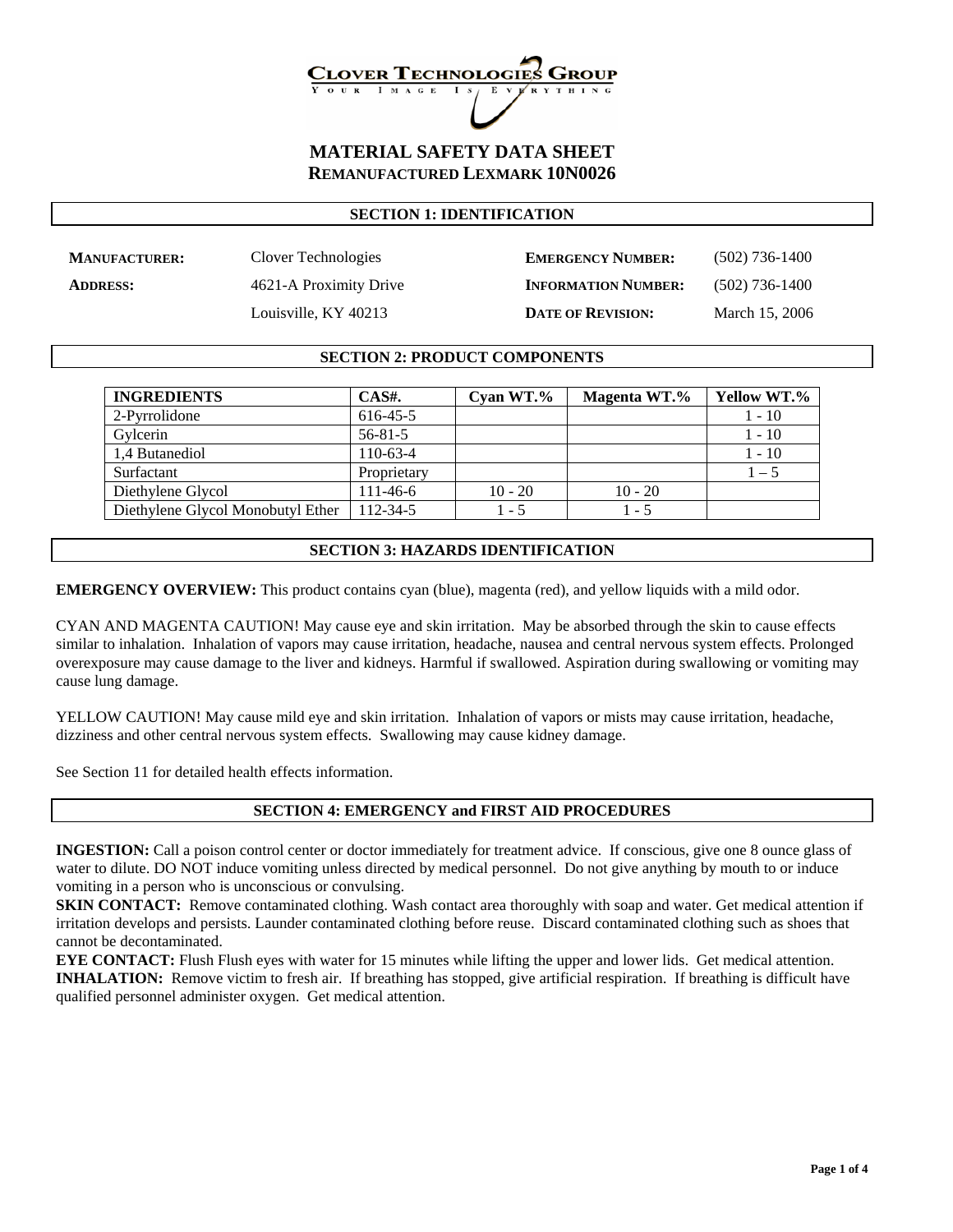# **LOVER TECHNOLOG**

#### **MATERIAL SAFETY DATA SHEET REMANUFACTURED LEXMARK 10N0026**

#### **SECTION 5: FIRE and EXPLOSION HAZARD DATA**

#### **FLASH POINT:** None **AUTOIGNITION TEMPERATURE:** Not available

**FLAMMABLE LIMITS:** (vol % in air) LEL: 0.8% (diethylene glycol monobutyl ether) UEL: 24.6% (diethylene glycol monobutyl ether)

**EXTINGUISHING MEDIA:** Use alcohol foam, carbon dioxide and dry chemical.

**SPECIAL FIRE FIGHTING PROCEDURES:** Firefighters should wear full emergency equipment and NIOSH approved positive pressure self-contained breathing apparatus. Cool fire exposed containers and structures with water.

#### **UNUSUAL FIRE AND EXPLOSION HAZARDS:** None known.

**HAZARDOUS COMBUSTION PRODUCTS**: Carbon monoxide and carbon dioxide.

#### **SECTION 6: ACCIDENTAL RELEASE MEASURES**

**STEPS TO BE TAKEN IN CASE MATERIAL IS RELEASED OR SPILLED:** Wear appropriate protective clothing as described in Section 8. Dike spill and absorb with an inert material. Collect into closable containers for proper disposal. Report spill as required by local and federal regulations.

#### **SECTION 7: HANDLING and STORAGE**

**PRECAUTIONS TO BE TAKEN IN HANDLING AND STORING:** Protect containers from physical damage. Store in a cool (68°F), dry area away from oxidizers and other incompatible materials.

Avoid contact with eyes, skin and clothing. Avoid breathing vapors. Use with adequate ventilation. Remove and launder contaminated clothing before re-use. Wash thoroughly after handling and before eating, drinking, smoking or using toilet facilities.

#### **SECTION 8: EXPOSURE CONTROLS and PERSONAL PROTECTION**

| <b>INGREDIENTS</b>                | $CAS#$ .       | <b>EXPOSURE LIMITS</b>                                                                     |
|-----------------------------------|----------------|--------------------------------------------------------------------------------------------|
| 2-Pyrrolidone                     | 616-45-5       | None Established                                                                           |
| Glycerin                          | $56 - 81 - 5$  | $5 \text{ mg/m}^3$ TWA OSHA PEL (respirable fraction<br>10 mg/m <sup>3</sup> TWA ACGIH TLV |
| 1.4 Butanediol                    | $110-63-4$     | None Established                                                                           |
| Surfactant                        | Proprietary    | None Established                                                                           |
| Diethylene Glycol                 | $111 - 46 - 6$ | $10 \text{ mg/m}^3$ TWA AIHA WEEL                                                          |
| Diethylene Glycol Monobutyl Ether | $112 - 34 - 5$ | None Established                                                                           |

**EXPOSURE LIMITS:** Use in a well ventilated area.

**PERSONAL PROTECTIVE EQUIPMENT:** Select in accordance with OSHA 1910.134 and good Industrial Hygiene practice. **PROTECTIVE CLOTHING:** Use personal protective equipment to minimize exposure to skin and eye.

#### **SECTION 9: PHYSICAL and CHEMICAL PROPERTIES**

**BOILING POINT (@760 mmHg):** 212°F **FREEZING POINT:** Not available **SPECIFIC GRAVITY (H<sub>2</sub>0=1):** 1.00 – 1.10 **COEFFICIENT of WATER/OIL:** Not available **VAPOR PRESSURE:** 17.5 mmHg **EVAPORATION RATE:** < Butyl Acetate **VAPOR DENSITY (Air=1):** Heavier than air **pH**: 5.5 - 8.0 **SOLUBILITY IN WATER:** Complete **APPEARANCE:** Cyan, Magenta, and Yellow liquids.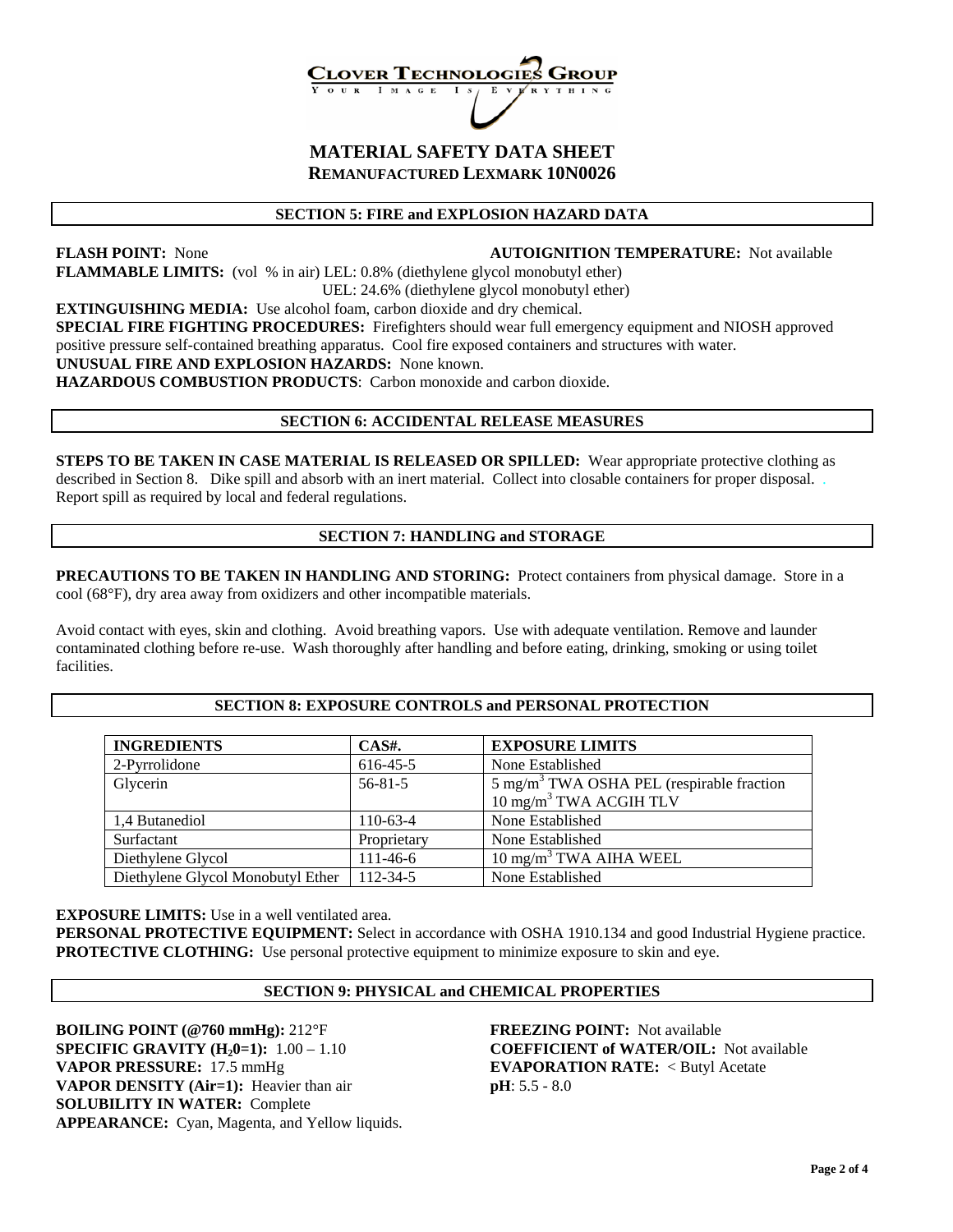## **LOVER TECHNOLOG**

### **MATERIAL SAFETY DATA SHEET REMANUFACTURED LEXMARK 10N0026**

#### **SECTION 10: STABILITY and REACTIVITY**

**STABILITY:** Stable under recommended storage conditions. **CONDITIONS TO AVOID:** None known. **INCOMPATIBILITY:** Strong oxidizing agents, strong acids, strong bases and hydrogen peroxide. **HAZARDOUS DECOMPOSITION PRODUCTS:** Thermal decomposition may yield carbon monoxide, carbon dioxide, nitrogen oxides, aldehydes, acrolein and tetrahydorfuran. **HAZARDOUS POLYMERIZATION:** Will not occur.

#### **SECTION 11: TOXICOLOGICAL INFORMATION**

**EYE CONTACT:** May cause mild irritation with redness and tearing

**SKIN CONTACT:** Contact may cause mild skin irritation.

**INHALATION:** Vapors or mists may cause respiratory irritation with headache, dizziness, nausea, drowsiness, incoordination, euphoria, visual disturbances, fatigue and unconsciousness.

**INGESTION:** Swallowing may cause gastrointestinal irritation, nausea, vomiting, diarrhea, severe metabolic acidosis, and damage to the kidneys and liver. Aspiration into the lungs during swallowing or vomiting may cause lung damage.

**CHRONIC EFFECTS of OVEREXPOSURE:** Prolonged exposure may cause dermatitis. Prolonged or repeated over exposure may cause damage to the kidneys or liver. Diethylene glycol has been found to be positive in the Ames Assay for mutagenicity. 2-pyrrolidione was found to cause birth defects in studies with laboratory animals.

**CARCINOGENICITY**: None of the components of this products are listed as a carcinogen by NTP, IARC or OSHA. **MEDICAL CONDITIONS AGGRAVATED BY EXPOSURE:** Individuals with chronic skin, respiratory, kidney and liver disorders may be at increased risk from exposure to this material.

**TOXICOLOGY DATA:** Toxicity values for this chemical are:

| 2-Pyrrolidone:              | Oral rat $LD_{50}$ : 6,500 mg/kg                          |
|-----------------------------|-----------------------------------------------------------|
|                             | Glycerin: Oral rat $LD_{50}$ : 12,600 mg/kg               |
|                             | Skin rabbit $LD_{50}$ : >10,000 mg/kg                     |
|                             | Inhalation rat $LC_{50}$ : >570 mg/m <sup>3</sup> /1 hour |
| 1.4 Butanediol:             | Oral rat $LD_{50}$ 1,830 mg/kg                            |
| Surfactant:                 | Oral rat $LD_{50}$ 6,300 mg/kg                            |
|                             | Inhalation rat $LC_{50}$ : >2 mg/L/1 hour                 |
|                             | Skin rabbit $LD_{50}$ : >2,000 mg/kg                      |
| Diethylene Glycol:          | Oral rat $LD_{50}$ : 12,565 mg/kg                         |
|                             | Skin rabbit $LD_{50}$ : 11,890 mg/kg                      |
| Diethylene Glycol Monobutyl | Oral rat $LD_{50}$ : 5,660 mg/kg                          |
| Ether:                      |                                                           |

#### **SECTION 12: ECOLOGICAL INFORMATION**

| 2-Pyrrolidone:              | $EC_{50}/48$ hour daphnia magna > 500 mg/l<br>$LC_{50}/48$ hour golden orfe >500 mg/l |
|-----------------------------|---------------------------------------------------------------------------------------|
| Glycerin:                   | No data available                                                                     |
| 1.4 Butanediol:             | No data available                                                                     |
| Surfactant:                 | 50/72 hour selenastrum capricornutum 93 mg/l                                          |
| Diethylene Glycol:          | No data available                                                                     |
| Diethylene Glycol Monobutyl | $LC_{50}/24$ hr Goldfish 2700 mg/l                                                    |
| Ether:                      |                                                                                       |
|                             | $LC_{50}/96$ hour Menidia beryllina 2000 ppm                                          |